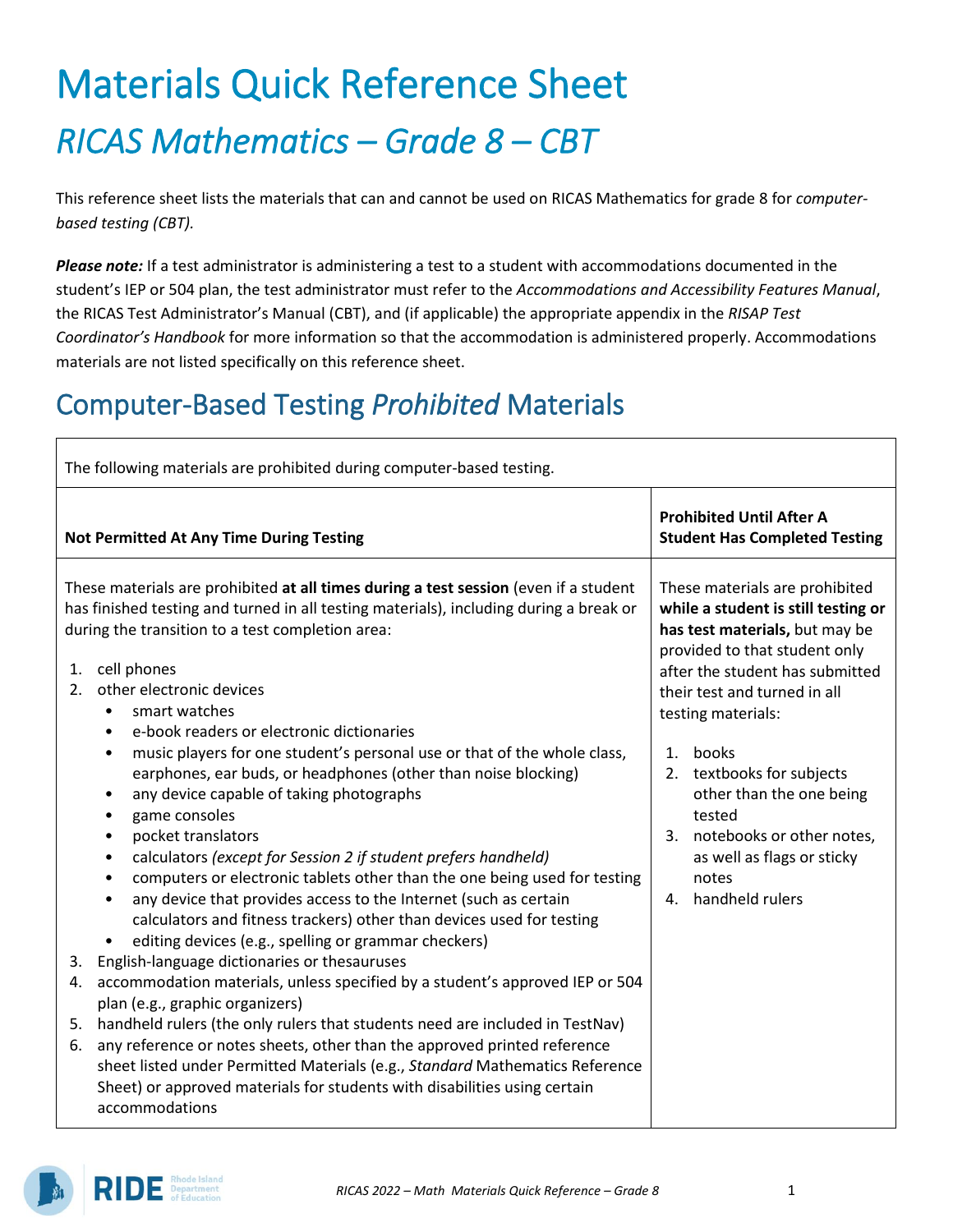## Computer-Based Testing *Required and Permitted* Materials

Please note that these materials are those provided by test administrators to students. Tools embedded in TestNav can be reviewed in the Test Coordinator's Manual (page 33) and the Test Administrator's Manual for CBT (pages 12-13). Further details about required and permitted materials can be found in the TCM (pages 31-37) and in the CBT TAM (pages 11-15).

*Reminder:* Calculators are *not permitted for students in grade 8 on Session 1* for RICAS Mathematics, except as a documented Special Access Accommodation (see the *Accommodations and Accessibility Features Manual*).

#### *Session 1 & Session 2*

| <b>Required Materials</b><br>(students <i>must</i> have these materials) |                                                                                                                                                                                                                                                                                                                                                                                                                                                                                                                                                                                       | <b>Permitted Materials</b><br>(students <i>may</i> use these materials) |                                                                                                                                                                                                                                                                                                                                                                                                                                                                                                                                                                                                                                                                                                                                                                                                                                                |  |
|--------------------------------------------------------------------------|---------------------------------------------------------------------------------------------------------------------------------------------------------------------------------------------------------------------------------------------------------------------------------------------------------------------------------------------------------------------------------------------------------------------------------------------------------------------------------------------------------------------------------------------------------------------------------------|-------------------------------------------------------------------------|------------------------------------------------------------------------------------------------------------------------------------------------------------------------------------------------------------------------------------------------------------------------------------------------------------------------------------------------------------------------------------------------------------------------------------------------------------------------------------------------------------------------------------------------------------------------------------------------------------------------------------------------------------------------------------------------------------------------------------------------------------------------------------------------------------------------------------------------|--|
| 1.<br>2.                                                                 | a device for testing that meets technical<br>specifications, including wired external<br>keyboards for tablets when possible<br>(particularly if used during instruction)<br>scratch paper<br>at least one sheet of unused scratch<br>$\bullet$<br>paper (blank, lined, or graph) for<br>each student; up to three pages at<br>one time (if students need<br>additional pages, they will need to<br>turn in used scratch paper)<br>scratch paper that has been written<br>$\bullet$<br>on during Session 1 of a test may<br>not be used in Session 2; students<br>will need new paper | 1.<br>2.<br>3.<br>4.<br>5.<br>6.<br>7.                                  | pens, pencils, highlighters, and colored pencils for use on<br>scratch paper<br>printed reference sheets in addition to the one in TestNav<br>(printed by school, cannot be ordered; do not confuse the<br>Standard Mathematics Reference Sheet with the<br>accommodation Supplemental Math Reference sheet<br>downloaded from RIDE website)<br>equation editor symbol keys for Mathematics tests for<br>students using tablets (cannot be ordered; printed by school<br>from ricas.pearsonsupport.com/student)<br>equation editor guides for Mathematics (cannot be ordered;<br>printed by school ricas.pearsonsupport.com/student)<br>computer mice<br>styluses for touch-screen devices, if used in regular instruction<br>headphones for students with disabilities using the text-to-<br>speech accommodation (see the Accommodations and |  |
| 3.                                                                       | a writing instrument for use on the                                                                                                                                                                                                                                                                                                                                                                                                                                                                                                                                                   |                                                                         | Accessibility Features Manual for more information)                                                                                                                                                                                                                                                                                                                                                                                                                                                                                                                                                                                                                                                                                                                                                                                            |  |
| 4.                                                                       | scratch paper<br>student's individual testing ticket for this                                                                                                                                                                                                                                                                                                                                                                                                                                                                                                                         | 8.                                                                      | printed copies of authorized bilingual word-to-word<br>dictionaries and glossaries for current and former EL students                                                                                                                                                                                                                                                                                                                                                                                                                                                                                                                                                                                                                                                                                                                          |  |
|                                                                          | grade and content area (same ticket used<br>for both sessions)                                                                                                                                                                                                                                                                                                                                                                                                                                                                                                                        |                                                                         | (see Appendix E of the CBT TAM for criteria)                                                                                                                                                                                                                                                                                                                                                                                                                                                                                                                                                                                                                                                                                                                                                                                                   |  |

#### *Session 2 ONLY*

| <b>Required Materials</b>                   | <b>Permitted Materials</b>                                                                                                                                                                    |
|---------------------------------------------|-----------------------------------------------------------------------------------------------------------------------------------------------------------------------------------------------|
| (students <i>must</i> have these materials) | (students <i>may</i> use these materials)                                                                                                                                                     |
| No additional required materials            | handheld calculator (see TCM page 35 or CBT TAM page 12) for<br>students who prefer them to the online calculator: five-function<br>(minimum), scientific, TI-84 graphing, or Desmos graphing |

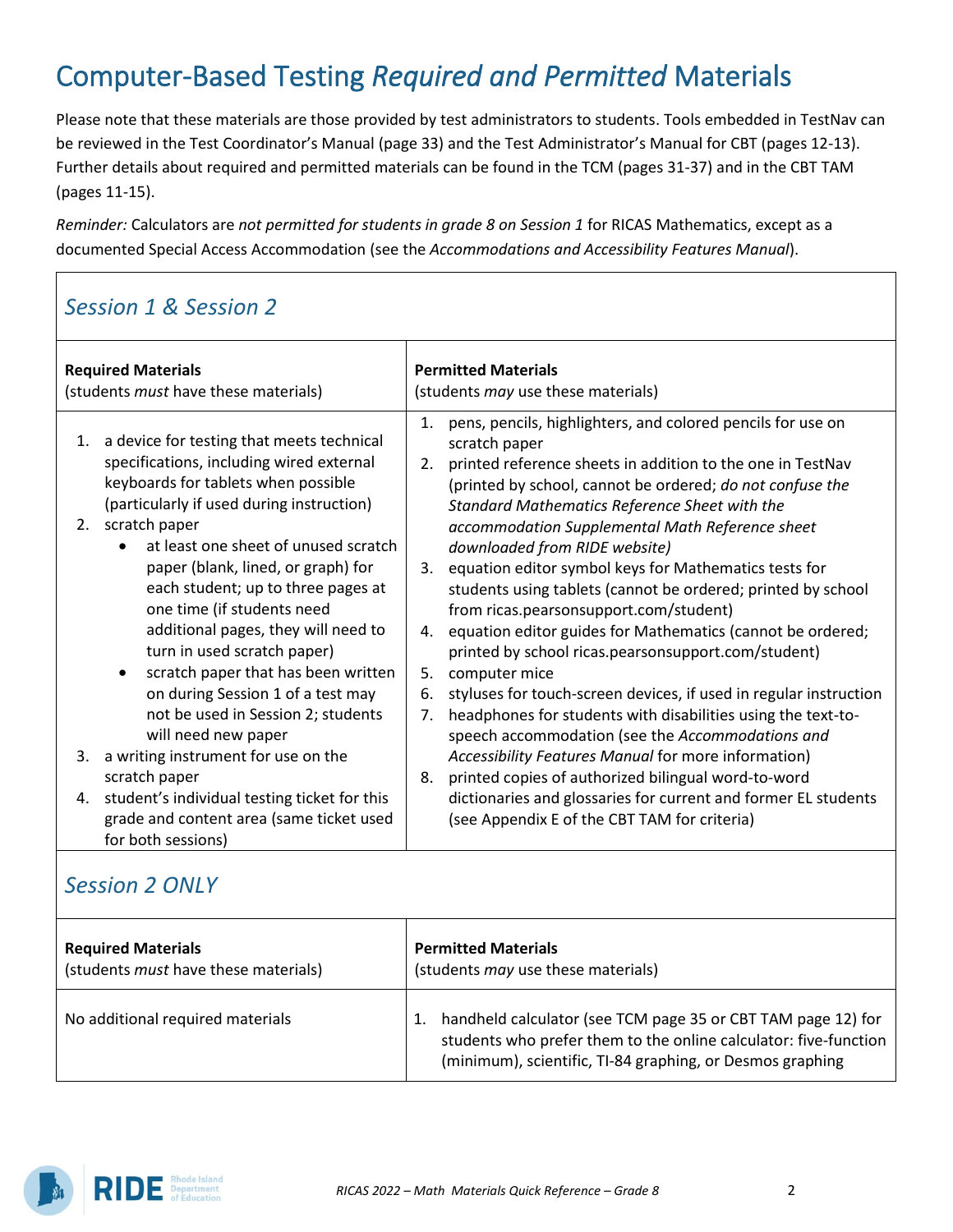# Materials Quick Reference Sheet *RICAS Mathematics – Grade 8 – PBT*

This reference sheet lists the materials that can and cannot be used on RICAS Mathematics for grade 8 for *paper-based testing (PBT).*

*Please note:* If a test administrator is administering a test to a student with accommodations documented in the student's IEP or 504 plan, the test administrator must refer to the *Accommodations and Accessibility Features Manual*, the RICAS Test Administrator's Manual (PBT), and (if applicable) the appropriate appendix in the *RISAP Test Coordinator's Handbook* for more information so that the accommodation is administered properly. Accommodations materials are not listed specifically on this reference sheet.

## Paper-Based Testing *Prohibited* Materials

| The following materials are prohibited during computer-based testing. |                                                                                                                                                                                                                                                                                                                                                                                                                                                                                                                                                                                                                                                          |                                                                                                                                                                                                                                          |  |  |
|-----------------------------------------------------------------------|----------------------------------------------------------------------------------------------------------------------------------------------------------------------------------------------------------------------------------------------------------------------------------------------------------------------------------------------------------------------------------------------------------------------------------------------------------------------------------------------------------------------------------------------------------------------------------------------------------------------------------------------------------|------------------------------------------------------------------------------------------------------------------------------------------------------------------------------------------------------------------------------------------|--|--|
|                                                                       | <b>Not Permitted At Any Time During Testing</b>                                                                                                                                                                                                                                                                                                                                                                                                                                                                                                                                                                                                          | <b>Prohibited Until After A</b><br><b>Student Has Completed Testing</b>                                                                                                                                                                  |  |  |
| 1.<br>2.                                                              | These materials are prohibited at all times during a test session (even if a student<br>has finished testing and turned in all testing materials), including during a break or<br>during the transition to a test completion area:<br>cell phones<br>other electronic devices<br>smart watches<br>$\bullet$<br>e-book readers or electronic dictionaries<br>$\bullet$                                                                                                                                                                                                                                                                                    | These materials are prohibited<br>while a student is still testing or<br>has test materials, but may be<br>provided to that student only<br>after the student has submitted<br>their test and turned in all<br>testing materials:        |  |  |
|                                                                       | music players for one student's personal use or that of the whole class,<br>$\bullet$<br>earphones, ear buds, or headphones (other than noise blocking)<br>any device capable of taking photographs<br>$\bullet$<br>game consoles<br>$\bullet$<br>pocket translators<br>$\bullet$<br>calculators (prohibited on Session 1 only)<br>$\bullet$<br>computers or electronic tablets other than the one being used for testing<br>$\bullet$<br>any device that provides access to the Internet (such as certain<br>$\bullet$<br>calculators and fitness trackers) other than devices used for testing<br>editing devices (e.g., spelling or grammar checkers) | books<br>1.<br>2. textbooks for subjects<br>other than the one being<br>tested<br>3. notebooks or other notes,<br>as well as flags or sticky<br>notes<br>handheld rulers other than<br>4.<br>those provided in the<br>materials shipment |  |  |
| 3.                                                                    | English-language dictionaries or thesauruses                                                                                                                                                                                                                                                                                                                                                                                                                                                                                                                                                                                                             |                                                                                                                                                                                                                                          |  |  |
| 4.<br>5.                                                              | school-provided rulers, including RICAS rulers from previous years<br>accommodation materials, unless specified by a student's approved IEP or 504<br>plan (e.g., Supplemental Math Reference Sheet)                                                                                                                                                                                                                                                                                                                                                                                                                                                     |                                                                                                                                                                                                                                          |  |  |
| 6.                                                                    | any reference or notes sheets, other than the approved printed reference<br>sheets listed under Permitted Materials (e.g., Standard Mathematics<br>Reference Sheet) or approved materials for students with disabilities using<br>certain accommodations (e.g., Supplemental Math Reference Sheet)                                                                                                                                                                                                                                                                                                                                                       |                                                                                                                                                                                                                                          |  |  |